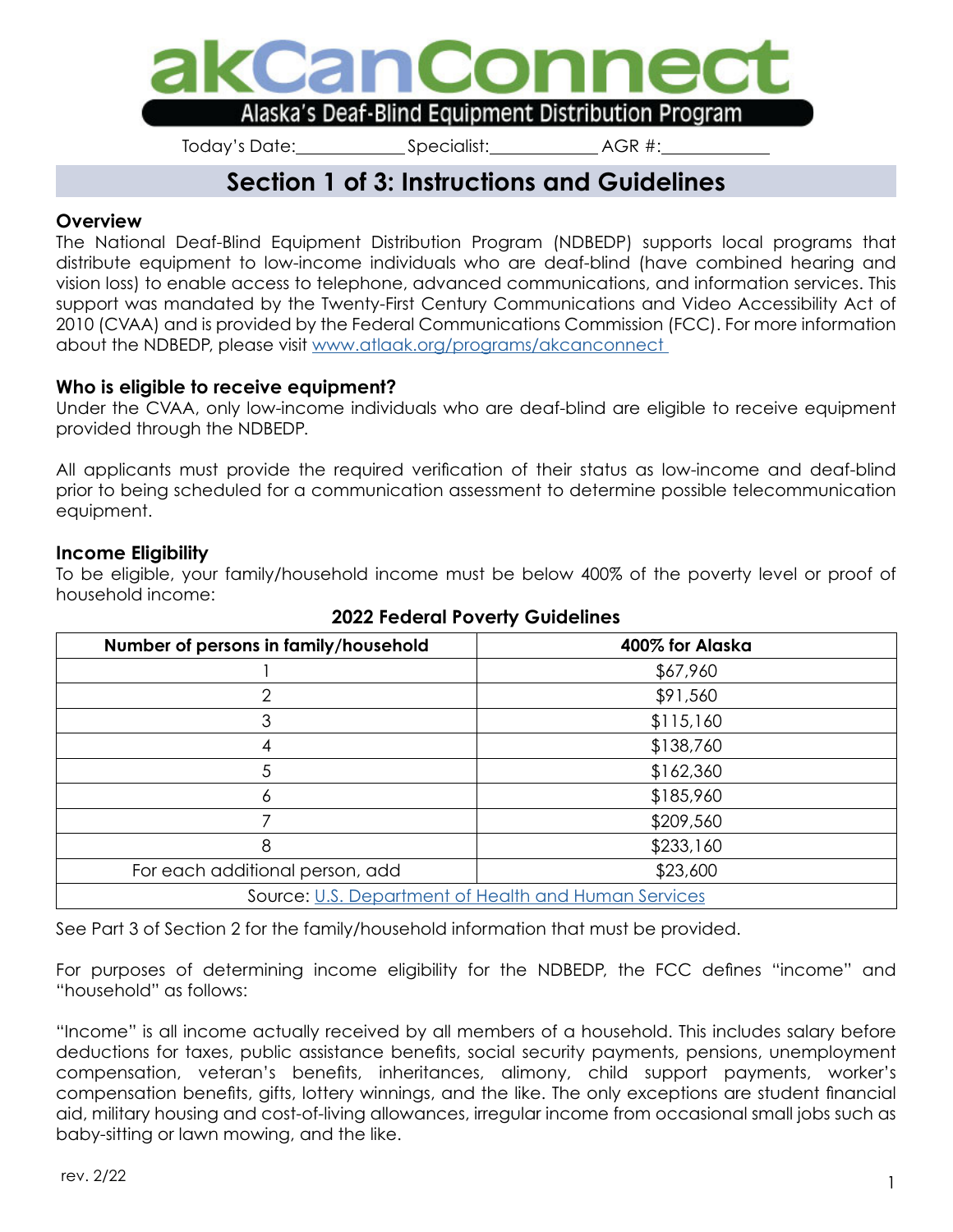A "household" is any individual or group of individuals who are living together at the same address as one economic unit. A household may include related and unrelated persons. An "economic unit" consists of all adult individuals contributing to and sharing in the income and expenses of a household. An adult is any person eighteen years or older. If an adult has no or minimal income, and lives with someone who provides financial support to him/her, both people shall be considered part of the same household. Children under the age of eighteen living with their parents or guardians are considered to be part of the same household as their parents or guardians.

See section 2 for the family/household information that must be provided with this application: either 1) proof of your current participation in a federal low-income program whose income limit is below 400% of the Federal Poverty Guidelines. Or 2) proof of household income.

### **Disability Eligibility**

For this program, the CVAA requires that the term "Deaf/Blind"; has the same meaning given by the Helen Keller National Center Act. In general, the individual must have a certain vision loss and a hearing loss that, combined, cause extreme difficulty in attaining independence in daily life activities, achieving psychosocial adjustment, or obtaining a vocation (working).

Specifically, the FCC's NDBEDP rule 64.6203(c) states that an individual who is "deaf-blind" is:

- 1) Any individual:
	- i. Who has a central visual acuity of 20/200 or less in the better eye with corrective lenses, or a field defect such that the peripheral diameter of visual field subtends an angular distance no greater than 20 degrees, or a progressive visual loss having a prognosis leading to one or both these conditions;
	- ii. Who has a chronic hearing impairment so severe that most speech cannot be understood with optimum amplification, or a progressive hearing loss having a prognosis leading to this condition; and
	- iii. For whom the combination of impairments described in . . . (i) and (ii) of this section cause extreme difficulty in attaining independence in daily life activities, achieving psychosocial adjustment, or obtaining a vocation.
- 2) An individual's functional abilities with respect to using Telecommunications service, Internet access service, and advanced communications services, including interexchange services and advanced telecommunications and information services in various environments shall be considered when determining whether the individual is deaf-blind under . . . (ii) and (iii) of this section.
- 3) The definition in this paragraph (c) also includes any individual who, despite the inability to be measured accurately for hearing and vision loss due to cognitive or behavioral constraints, or both, can be determined through functional and performance assessment to have severe hearing and visual disabilities that cause extreme difficulty in attaining independence in daily life activities, achieving psychosocial adjustment, or obtaining vocational objectives.

## **Who can attest to a person's disability eligibility?**

A practicing professional who has direct knowledge of the person's vision and hearing loss, such as:

- Audiologist
- Community-based service provider
- **Educator**
- Hearing professional
- HKNC representative
- Medical/health professional
- School for the deaf and/or blind
- Specialist in Deaf-Blindness
- Speech pathologist
- State equipment/assistive technology program
- Vision professional
- Vocational rehabilitation counselor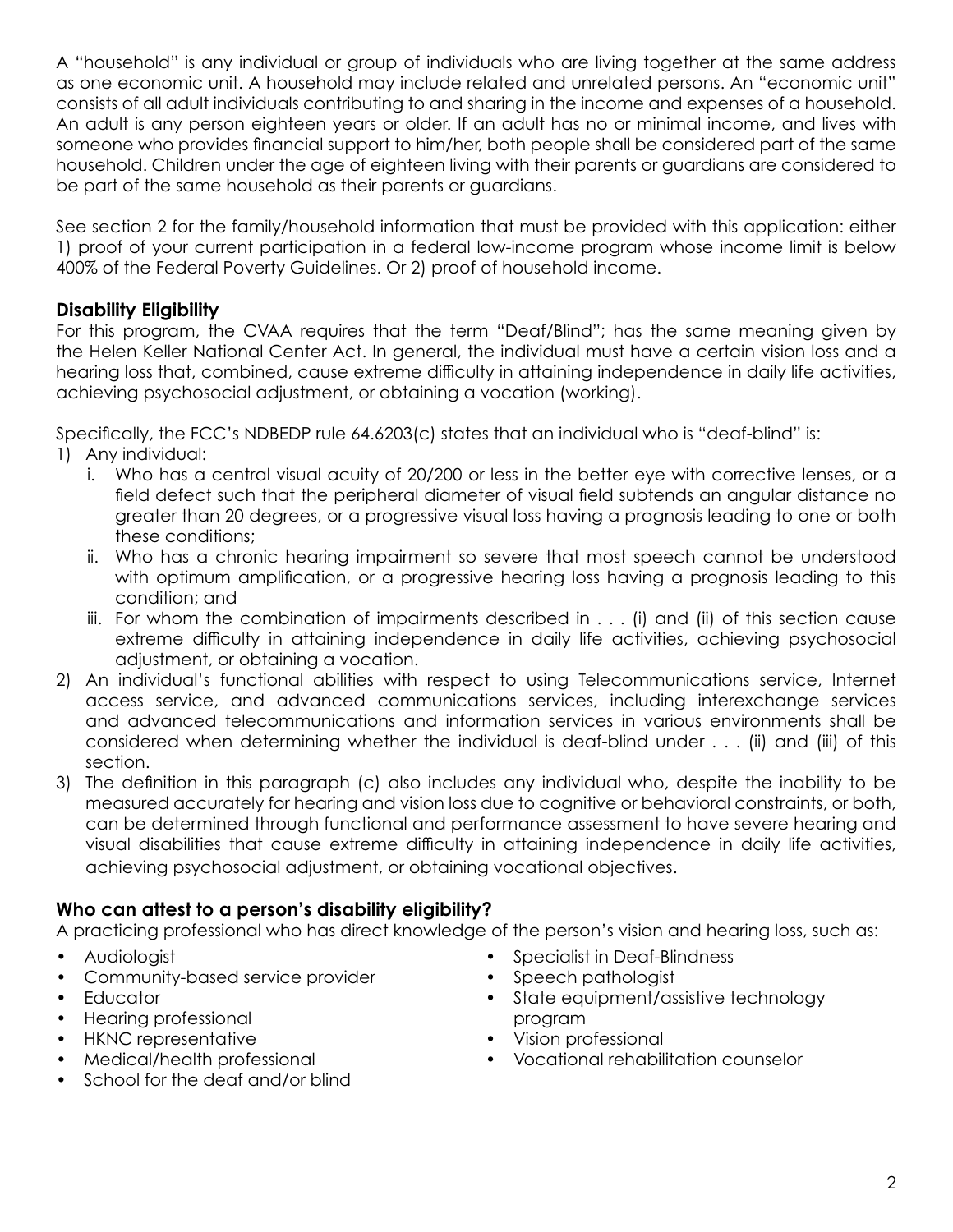Such professionals may also include, in the attestation, information about the individual's functional abilities to use telecommunications, Internet access, and advanced communications services in various settings.

Existing documentation that a person is deaf-blind, such as an individualized education program (IEP) or a Social Security determination letter, may serve as verification of disability.

See Section 3 for the disability attestation information that must be provided with the application.

### **Confidentiality Policy**

akCanConnect is committed to ensuring that your privacy is protected. Information provided on this application form will only be used to determine eligibility for akCanConnect products and services. akCanConnect will not sell, distribute or lease your personal information to third parties unless you give permission, or if the akCanConnect program is required by law to do so. akCanConnect is committed to ensuring that personal information is secure. In order to prevent unauthorized access or disclosure, suitable physical, electronic and managerial procedures are in place to safeguard and secure the information akCanConnect collects.

### **Privacy Statement**

The Federal Communications Commission (FCC) collects personal information about individuals through the National Deaf-Blind Equipment Distribution Program (NDBEDP), a program also known as iCanConnect. The FCC will use this information to administer and manage the NDBEDP.

Personal information is provided voluntarily by individuals who request equipment (NDBEDP applicants) and individuals who attest to the disability of NDBEDP applicants. This information is needed to determine whether an applicant is eligible to participate in the NDBEDP. In addition, personal information is provided voluntarily by individuals who file NDBEDP-related complaints with the FCC on behalf of themselves or others. When this information is not provided, it may be impossible to resolve the complaints. Finally, each state's NDBEDP-certified equipment distribution program must submit to the FCC certain personal information that it obtained through its NDBEDP activities. This information is required to maintain each state's certification to participate in this program.

The FCC is authorized to collect the personal information that is requested through the NDBEDP under sections 1, 4, and 719 of the Communications Act of 1934, as amended; 47 U.S.C. 151, 154, and 620.

The FCC may disclose the information collected through the NDBEDP as permitted under the Privacy Act and as described in the FCC's Privacy Act System of Records Notice at 77 FR 2721 (Jan. 19, 2012), FCC/CGB-3, "National Deaf-Blind Equipment Distribution Program (NDBEDP),"

<https://www.fcc.gov/omd/privacyact/documents/records/FCC-CGB-3.pdf>

This statement is required by the Privacy Act of 1974, Public Law 93-579, 5 U.S.C. 552a(e)(3).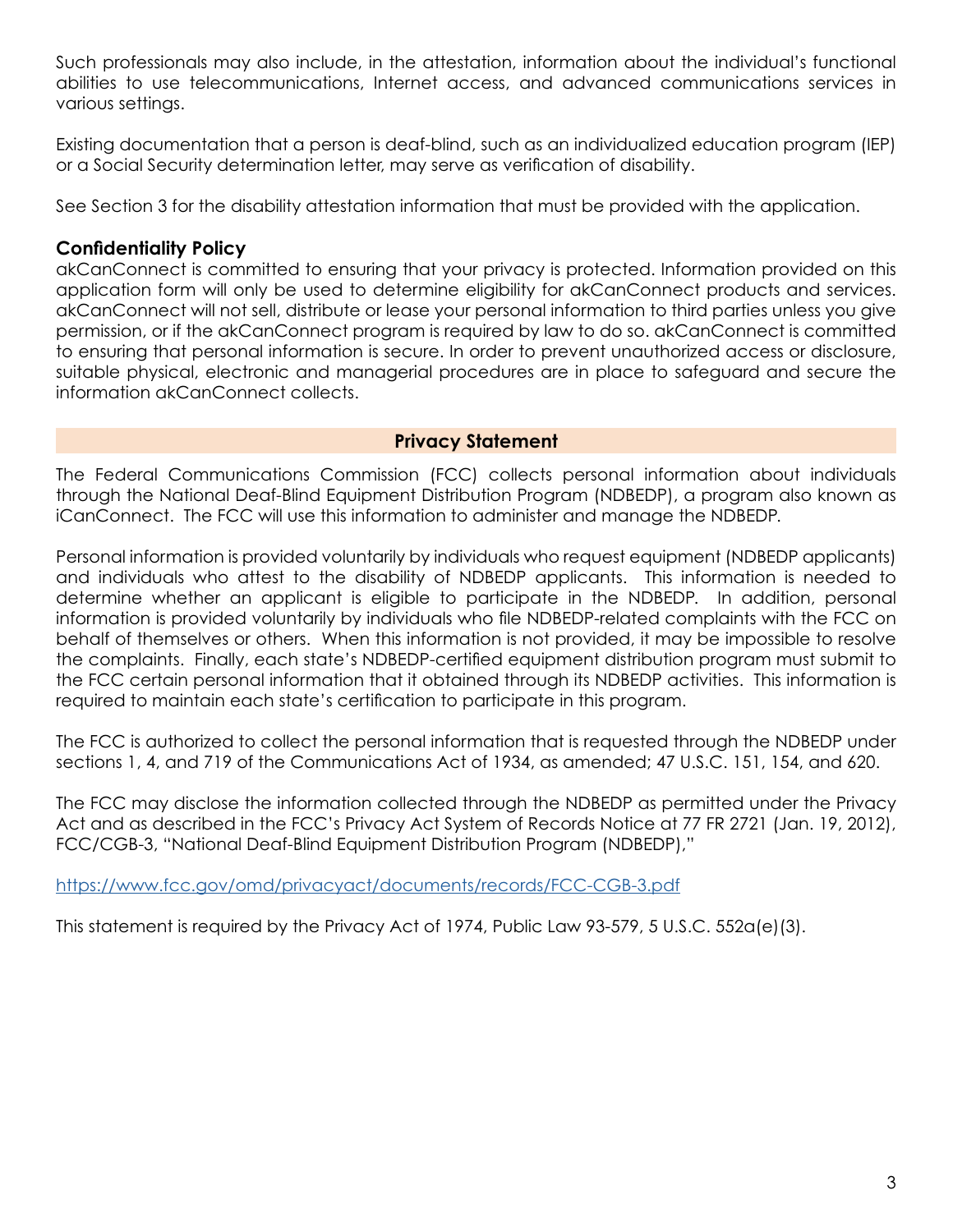# **Section 2 of 3: Application**

| Email:_____________________________Gender: DM DF DOB:___________________________                                                                                                                                           |                                                                                                         |                                                                                                             |                                                                           |                 |                 |
|----------------------------------------------------------------------------------------------------------------------------------------------------------------------------------------------------------------------------|---------------------------------------------------------------------------------------------------------|-------------------------------------------------------------------------------------------------------------|---------------------------------------------------------------------------|-----------------|-----------------|
| <b>Communication Preference:</b>                                                                                                                                                                                           |                                                                                                         |                                                                                                             |                                                                           | $\square$ Email | $\Box$ Fax      |
| <b>Written Correspondence Preference:</b><br>□ Braille □ Email □ Standard Print □ Large Print □ Other: <u>[11] Other: [11] Other:</u>                                                                                      |                                                                                                         |                                                                                                             |                                                                           |                 |                 |
| <b>Language Preference:</b><br>$\Box$ English (spoken)<br>$\square$ Spanish (spoken)<br>$\Box$ No formal language<br>$\Box$ Tactile Signing<br>$\Box$ Other: $\Box$                                                        |                                                                                                         | $\Box$ Close Vision Signing<br>□ Signed English<br>□ American Sign Language<br>$\Box$ Pidgin Signed English |                                                                           |                 |                 |
| How did you hear about this program?<br>$\Box$ ATLA website<br>$\Box$ Disability advocacy group<br>$\square$ Education provider/school<br>□ Healthcare provider<br>□ Helen Keller National Center (HKNC)<br>representative | $\Box$ Interpreter<br>$\square$ Media/news<br>□ State Deaf-Blind Project<br>□ Vocational Rehabilitation |                                                                                                             | □ Independent Living/Senior Center<br>□ Specialist in Deaf-Blind Services |                 |                 |
| <u> 1999 - Johann Barnett, mars et al. 1999 - Anna ann an t-Anna ann an t-Anna ann an t-Anna ann an t-Anna ann an</u>                                                                                                      |                                                                                                         | <b>Alternate Contact</b>                                                                                    |                                                                           |                 |                 |
|                                                                                                                                                                                                                            |                                                                                                         |                                                                                                             |                                                                           |                 |                 |
|                                                                                                                                                                                                                            |                                                                                                         |                                                                                                             |                                                                           |                 |                 |
|                                                                                                                                                                                                                            |                                                                                                         |                                                                                                             |                                                                           |                 |                 |
|                                                                                                                                                                                                                            |                                                                                                         |                                                                                                             |                                                                           |                 |                 |
| <b>Communication Preference:</b><br>$\square$ TTY<br>$\Box$ $\vee$ $\vdash$                                                                                                                                                | $\Box$ CapTel $\Box$ Cell                                                                               | $\Box$ TRS                                                                                                  | $\Box$ VRS                                                                | $\square$ Email | $\Box$ Fax<br>4 |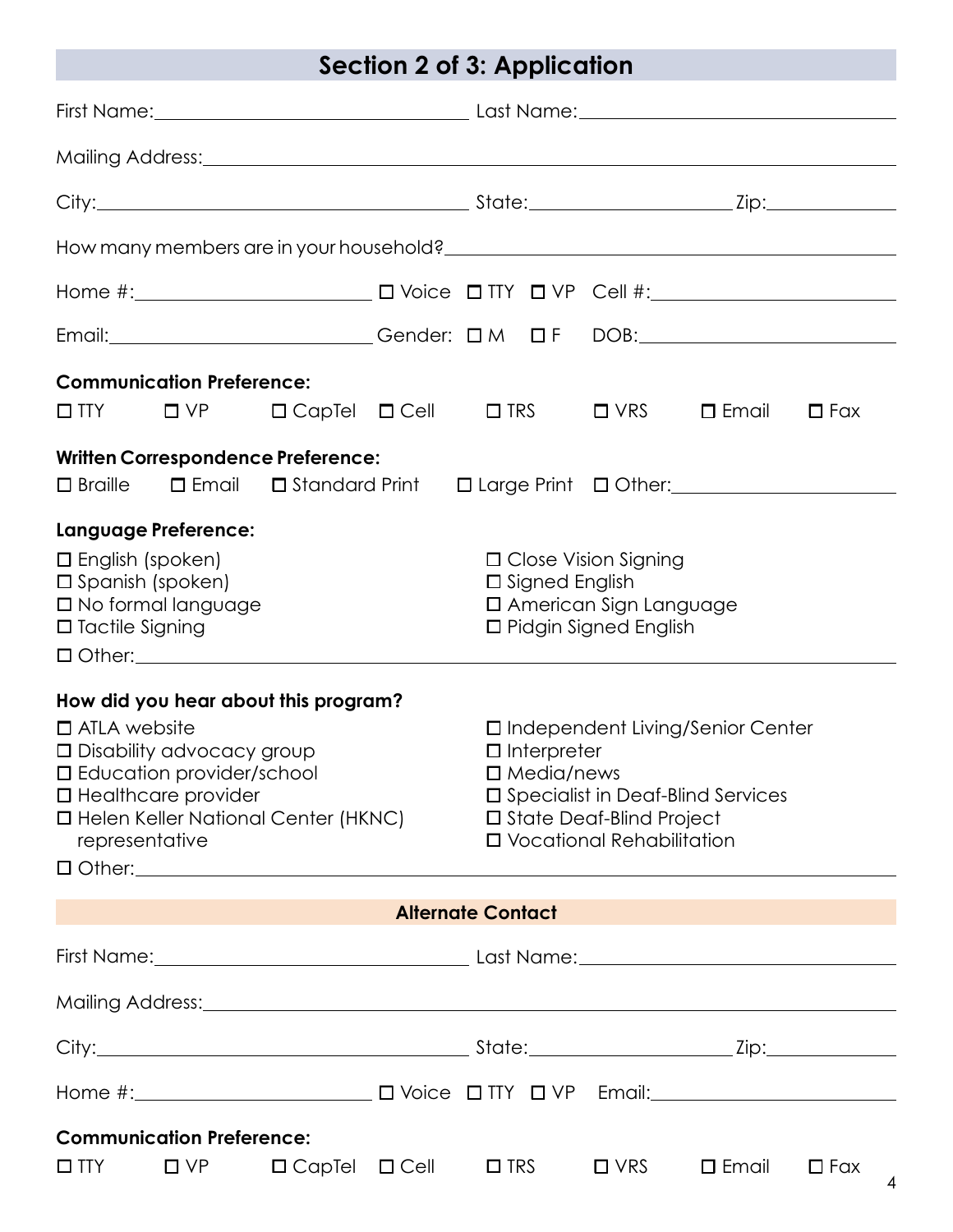|                        |                 |                                 | <b>Disability Verification</b>                                                                                                                                    |
|------------------------|-----------------|---------------------------------|-------------------------------------------------------------------------------------------------------------------------------------------------------------------|
| $\left  \cdot \right $ |                 |                                 | Do you have a visual acuity of 20/200 or less?                                                                                                                    |
|                        | $\Box$ Yes      | $\square$ No                    |                                                                                                                                                                   |
|                        |                 | a visual acuity loss of 20/200? | If "NO" do you have a reasonable expectation that this applicant will progressively reach                                                                         |
|                        | $\Box$ Yes      | $\Box$ No                       |                                                                                                                                                                   |
| 2)                     |                 |                                 | Do you have field restriction such that the peripheral diameter of visual field subtends an<br>angular distance no greater than 20 degrees?                       |
|                        | $\Box$ Yes      | $\square$ No                    |                                                                                                                                                                   |
|                        | this condition? |                                 | Do you have a reasonable expectation that this applicant has a prognosis that will lead to                                                                        |
|                        | $\Box$ Yes      | $\square$ No                    |                                                                                                                                                                   |
| 3)                     |                 | optimum amplification?          | Do you have a chronic hearing impairment, that most speech is not understood with                                                                                 |
|                        | $\Box$ Yes      | $\square$ No                    |                                                                                                                                                                   |
|                        |                 |                                 | If "NO" do you have a reasonable expectation that this applicants hearing will progress to<br>the point that speech is not understood with optimum amplification? |
|                        | $\square$ Yes   | $\square$ No                    |                                                                                                                                                                   |
| 4)                     |                 |                                 | Does the combination of conditions listed in 1&2 cause difficulty with independence in<br>daily living, psychosocial adjustment, or obtaining a vocation?         |
|                        | $\square$ Yes   | $\Box$ No                       |                                                                                                                                                                   |
| 5)                     | another state?  |                                 | Have you been served through the National Deaf-Blind Equipment Distribution Program in                                                                            |
|                        | $\square$ Yes   | $\square$ No                    |                                                                                                                                                                   |
|                        |                 |                                 |                                                                                                                                                                   |

**Notes**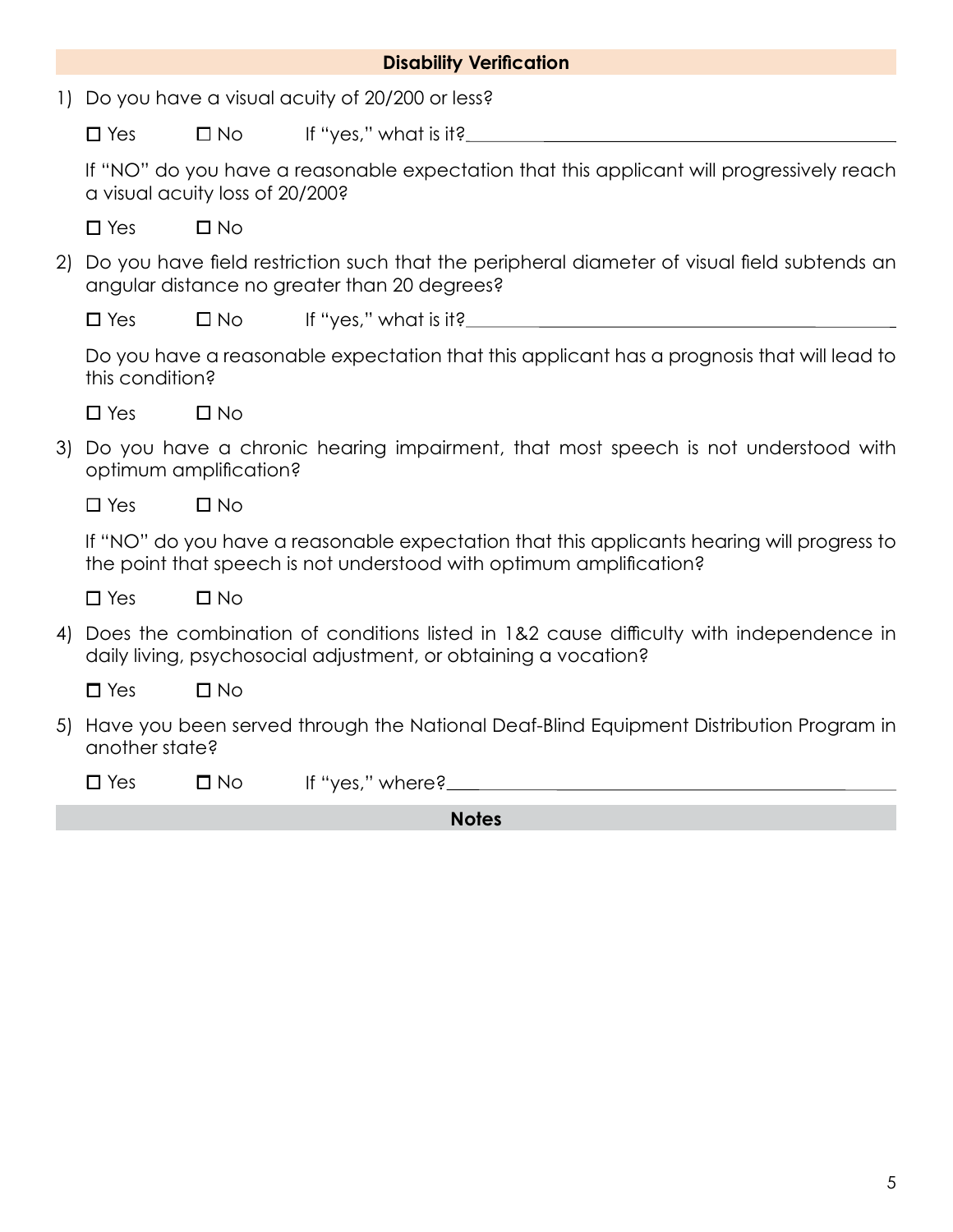### **Income Eligibility**

#### **To confirm your income eligibility, please mail or fax documentation that proves your eligibility for one of the following federal programs:**

- □ Federal public housing assistance or Section 8
- Food Stamps or Supplement Nutrition Assistance Program (SNAP)
- $\square$  Low-income home energy assistance
- Medicaid
- □ National School Lunch Program's free lunch program
- $\square$  Supplemental Security Income (SSI)
- Temporary Assistance for Needy Families (TANF) or Welfare to Work (WTW)
- Veterans and Survivors Pension Benefit

If none of the above apply, mail or fax a copy of last year's Federal IRS 1040 tax form(s) filed by you and members of your family/household, or send other evidence of your family/household income, such as recent Social Security Administration retirement benefit statement(s) or other pension benefit statement(s). If you send other evidence of your family/household income, include a signed statement that attests that what you are submitting is your only source of income.

### **Applicant Attestation (Signature Required)**

I certify that all information provided on this application, including information about my disability and income, is true, complete, and accurate to the best of my knowledge. I authorize program representatives to verify the information provided.

I permit information about me to be shared with my state's current and successor program managers and representatives for the administration of the program and for the delivery of equipment and services to me. I also permit information about me to be reported to the Federal Communications Commission for the administration, operation, and oversight of the program.

If I am accepted into the program, I agree to use program services solely for the purposes intended. I understand that I may not sell, give, or lend to another person any equipment provided to me by the program.

If I provide any false records or fail to comply with these or other requirements or conditions of the program, program officials may end services to me immediately. Also, if I violate these or other requirements or conditions of the program on purpose, program officials may take legal action against me.

I certify that I have read, understand, and accept these conditions to participate in iCanConnect (the National Deaf-Blind Equipment Distribution Program).

### **Print name of applicant or parent/guardian (if applicant is under age 18):**

| Signature: | Date: |
|------------|-------|
|            |       |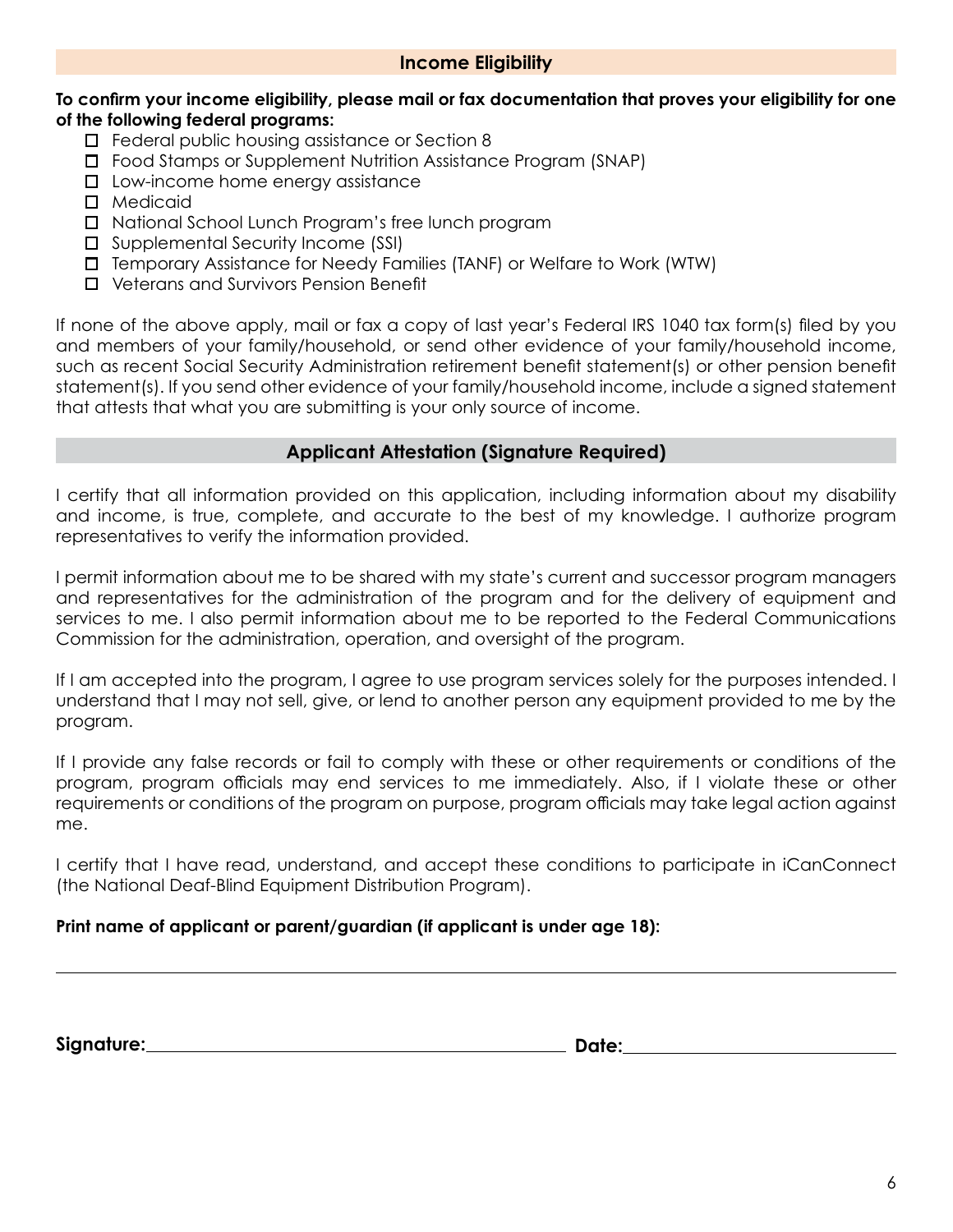# **Section 3 of 3: Disability Attestation/Verification**

This disability verification section is to be completed by a practicing professional who has direct knowledge of the applicant's vision and hearing loss.

Please complete the following fields, and sign and date at the bottom.

## **Name and Address of Deaf-Blind Individual:**

|                              | Mailing Address: Mailing Address: Mail and Mail and Mail and Mail and Mail and Mail and Mail and Mail and Mail |  |
|------------------------------|----------------------------------------------------------------------------------------------------------------|--|
|                              |                                                                                                                |  |
| <b>Attester Information:</b> |                                                                                                                |  |
|                              |                                                                                                                |  |
|                              |                                                                                                                |  |
|                              |                                                                                                                |  |
|                              |                                                                                                                |  |
|                              |                                                                                                                |  |

For this program, the CVAA requires that the term "deaf-blind" has the same meaning given by the Helen Keller National Center Act. In general, the individual must have a certain vision loss and a hearing loss that, combined, cause extreme difficulty in attaining independence in daily life activities, achieving psychosocial adjustment, or obtaining a vocation (working).

Specifically, the FCC's NDBEDP rule 64.6203(c) states that an individual who is "deaf-blind" is: 1) Any individual:

- i. Who has a central visual acuity of 20/200 or less in the better eye with corrective lenses, or a field defect such that the peripheral diameter of visual field subtends an angular distance no greater than 20 degrees, or a progressive visual loss having a prognosis leading to one or both these conditions;
- ii. Who has a chronic hearing impairment so severe that most speech cannot be understood with optimum amplification, or a progressive hearing loss having a prognosis leading to this condition; and
- iii. For whom the combination of impairments described in . . . (i) and (ii) of this section cause extreme difficulty in attaining independence in daily life activities, achieving psychosocial adjustment, or obtaining a vocation.
- 2) An applicant's functional abilities with respect to Telecommunications service, Internet access service, and advanced communications services, including interexchange services and advanced telecommunications and information services in various environments shall be considered when determining whether the individual is deaf-blind under . . . (ii) and (iii) of this section.